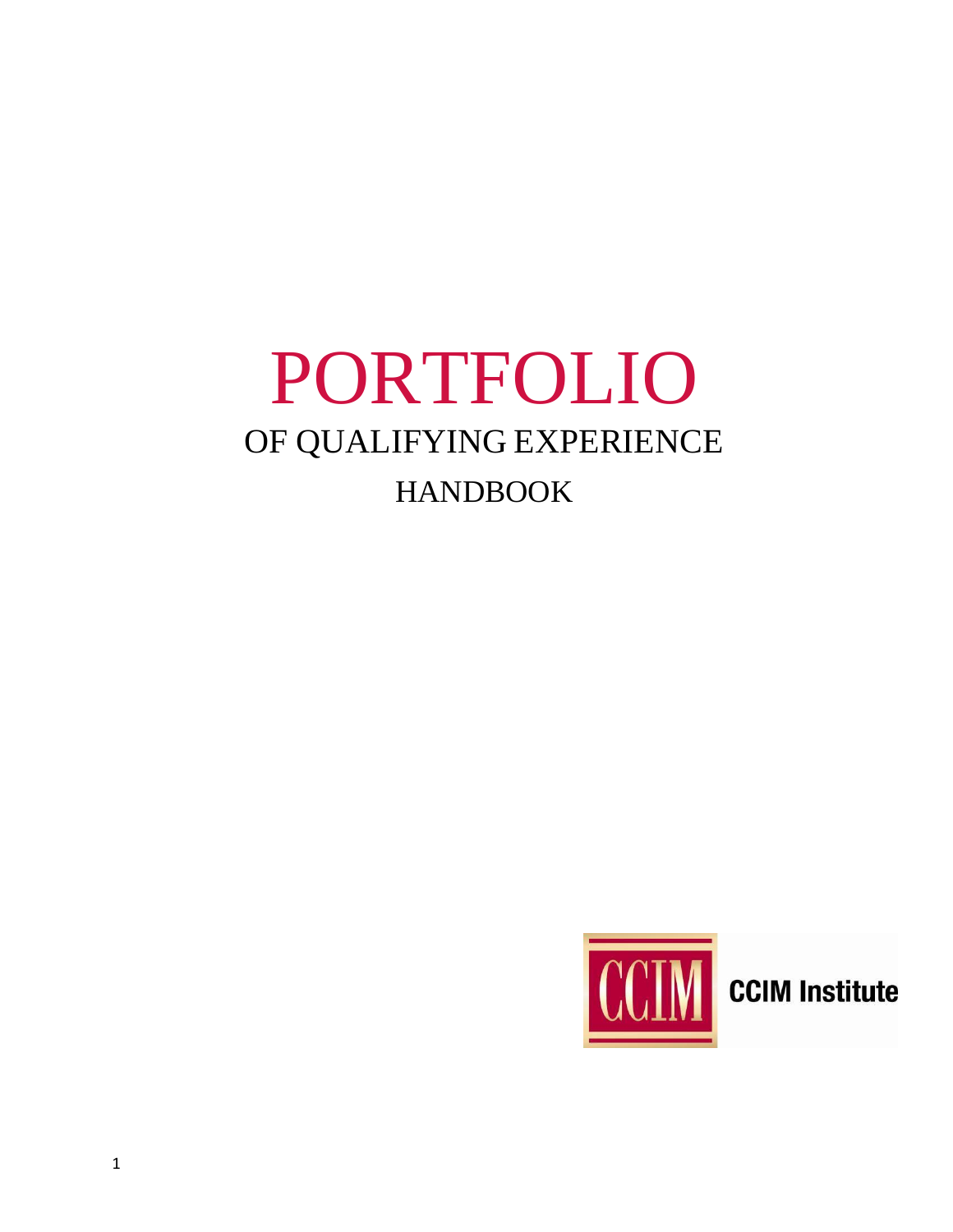## **Table of Contents**

**To download forms visit:<http://portfolio.ccim.com/howtos/process.action>**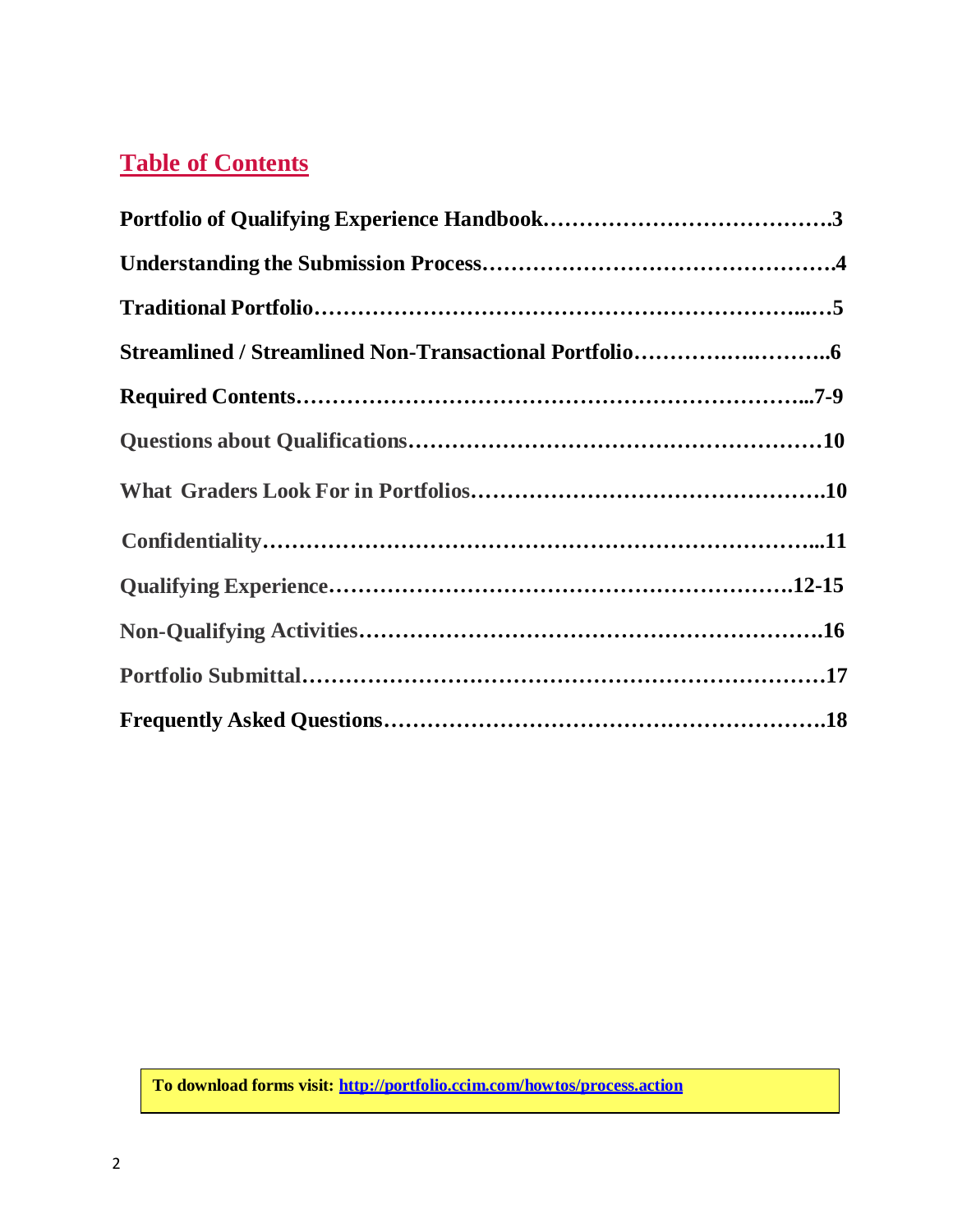## **Portfolio of Qualifying Experience Handbook**

The Portfolio of Qualifying Experience is a standardized means for candidates to verify the quality of their work as commercial-investment professionals and to document having achieved at least the minimum level of experiences required to qualify for the CCIM designation.

Candidate members may begin compiling their portfolio anytime after completing CI 101.

The designation requirements found on the CCIM website will always supersede what is written and distributed in the designation handbook or portfolio workshop PowerPoint.

Professionals with these designations can earn the CCIM designation without submission a portfolio through the [Fast Track member](http://www.ccim.com/membership/fast-track) program:

| $\bullet$ AACI | $\cdot$ CRF | • FRI       | $\cdot$ SIOR            |
|----------------|-------------|-------------|-------------------------|
| $\cdot$ CLO    | $\cdot$ CPM | • MAI/SRPA  | • RICS (MRICS or FRICS) |
| $\cdot$ CMB    | $\cdot$ CRE | $\cdot$ RAP |                         |

There are three (3) types of Portfolio of Qualifying Activities that may be submitted for review depending on your level of experience in the industry and/or the types of activities you are submitting.

The three (3) types are as follows:

- **Traditional Portfolio (**no minimum for submission by December 31, 2014; either submitted online or bound hardcopy**)** \*Portfolios submitted on or after January 1, 2016 will be required to have a minimum of 2 years full time experience in commercial real estate)
- **Streamlined Portfolio (**minimum five years experience requirement**)**
- **Streamlined Non-Transactional (**minimum of five years in role requirement**)**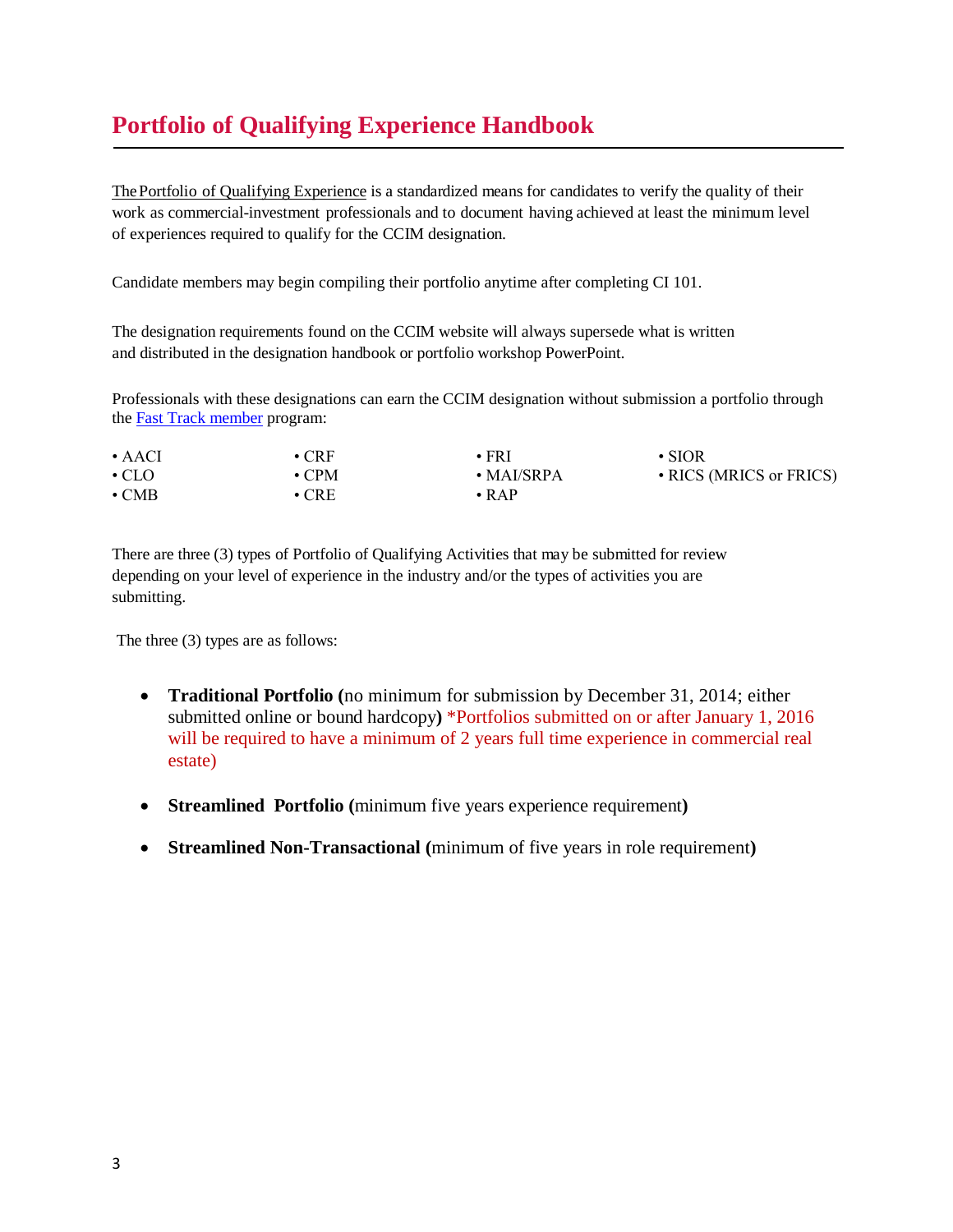## **Understanding the Submission Process**

#### **Volume Requirements**

Candidates must document the following:

- 1. Three (3) or more qualifying activities totaling \$30 million or more, OR;
- 2. Exactly ten (10) qualifying activities that must total \$10 million or more, OR;<br>3. Twenty (20) qualifying activities without regard to total dollar volume
- Twenty (20) qualifying activities without regard to total dollar volume

## **Qualifying Activities Requirements**

Qualifying activities are those that have taken place within five years of the portfolio's submittal date and in which the candidate has had substantial participation. (For example, portfolios submitted March 7, 2014 may not include activities completed prior to March 7, 2009).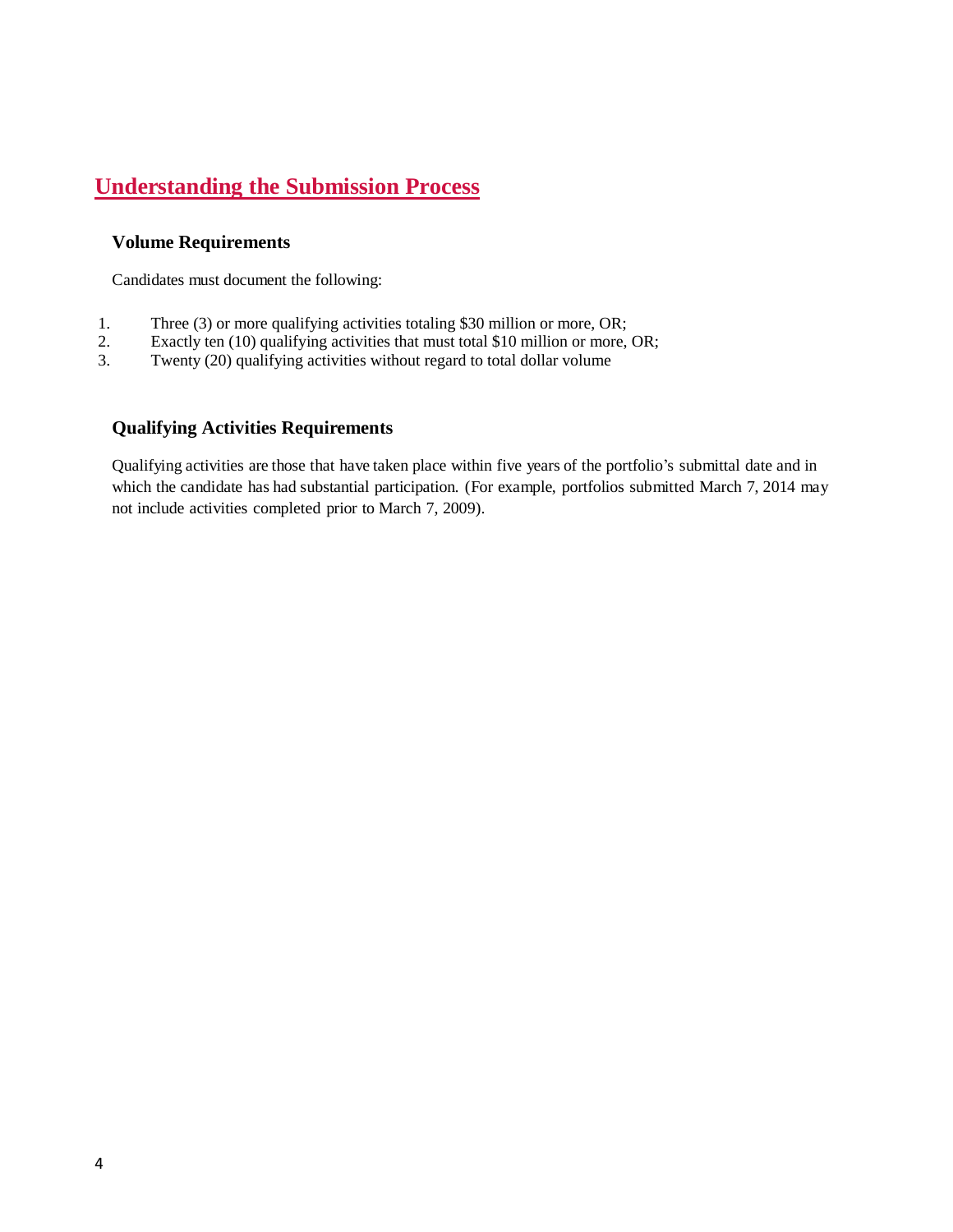## **Traditional Portfolio**

The Traditional Portfolio format, so-called because until recently it was the only format available to candidates, can be submitted online or in a bound Notebook (hardcopy) which can be mailed to the Institute. In either case, the requirements and components for the Portfolio remain the same.

If any of the qualifying activities involve Lease Renewals or Extensions, Financial Analysis, Residential Investment (4 or less residential units) or if candidate has less than 5 years of commercial experience, the candidate must submit a Traditional Portfolio and include the additional documentation required by that category. See the category section of the handbook for more details.

**Traditional** (Online) – The traditional portfolio is available for all commercial real estate professionals, regardless of the number of years they have worked in the commercial real estate industry (Portfolios submitted on or after January 1, 2016 will be required to have a minimum of 2 years of full time experience in commercial real estate). Traditional portfolios can be submitted online and require submittal of the following:

- Application
- Professional resume of real estate experience (employment history)
- Summary of your qualifying activities, transactions, projects or work products
- Activity Data Form for each activity
- Detailed explanation of role and responsibilities in your position
- Copies of closing/settlement statements for each activity (evidence transaction is complete)

• Required for Portfolios submitted on or after January 1, 2016. -Verification of employment on company letter head indicating candidate's full name, role with company start/end dates, and name and position of signer. Letter should be notarized.

• At least two proofs of material participation in each activity (see-required contents).

Examples include:

- o Commission checks
- o Signature on settlement or closing documents
- o Copy of deed showing candidate as grantee or grantor
- o Signed listing agreement with candidates name
- o Notarized statement from client or supervisor (only one per transaction)

**Traditional** (Hardcopy) - The hardcopy portfolio must be one binder in an 8.5" x 11" format (legal-size documents must be reduced), bound on the 11" side in either a three-ring or spiral binder. Activities should be arranged in reverse-chronological order (most recent first), with each section separately tabbed and numbered. Submittals received in any other format or more than one binder will not be accepted. Prepare two copies and keep one for yourself in case revisions are required; the original will not be returned to you.

All elements of the traditional (hardcopy) portfolio must be typed and placed in one three-ring or spiral binder. Mail the traditional portfolio binder and submission form along with payment to:

**CCIM Designation Department 430 N. Michigan Avenue, Suite 800 Chicago, IL 60611-4092**

\*\*It is suggested that portfolios be sent via FedEx, UPS or USPS Priority for tracking purposes.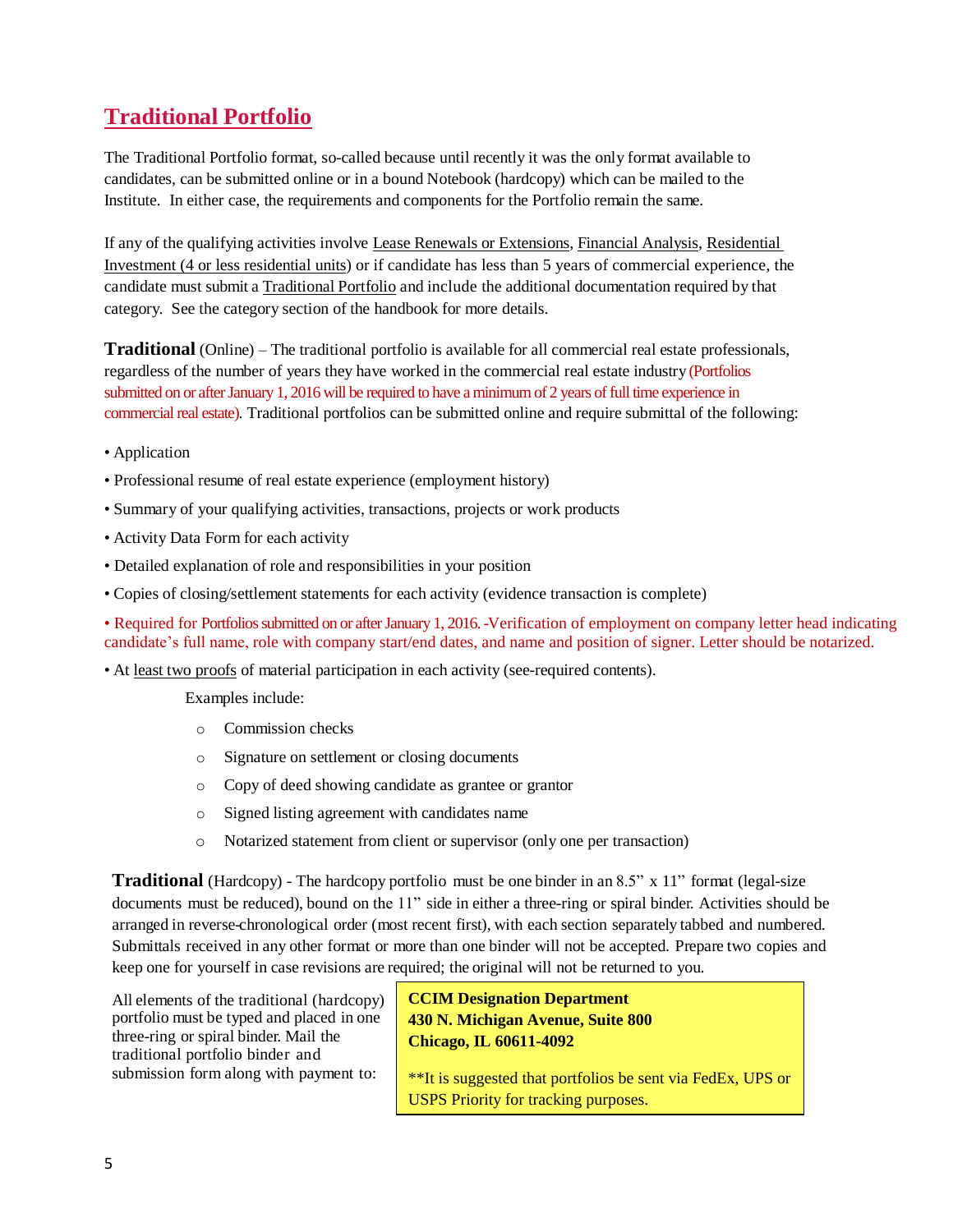## **Streamlined Portfolio**

**Streamlined Portfolio (Online) -** The streamlined portfolio is available for candidates who are full-time commercial real estate professionals with **five (5) or more consecutive full-time years of experience in commercial real estate**. Streamlined portfolios require submittal of the following:

- Online application
- Professional resume of real estate experience (employment history)
- Summary of your qualifying activities, transactions, projects or work product
- Signed and notarized Affidavit from CFO, CPA or Managing Broker
- Detailed explanation of role and responsibilities in your position
- Three letters of recommendation:
	- o CCIM designee (not of family or working relationship)
	- o Client
	- o Local chapter representative

## **Streamlined Non-Transactional Portfolio**

**Streamlined Non-Transactional (**Online**) –** The streamlined non-transactional portfolio is available for those high-level, full time commercial professionals whose primary function is a substantial contribution to commercial real estate that does not include brokering actual transactions; thus no dollar volume is applicable. **Five (5) or more consecutive years in same role / leadership responsibility** is required to submit under this category**.** This category includes:

- Bank and Trust Real Estate Asset Managers/Institutional Portfolio Managers
- Large and Institutional Corporate Real Estate Department (Leaders/Officers/Managers/CPA firms)
- Managing Brokerage Officers/Managers of large firms (supervising 20+ full time commercial real estate agents)
- Public Private Venture Program Directors/Managers/Specialists

Non-Transactional portfolios require submittal of the following:

- Streamlined Online application
- Professional resume of real estate experience (employment history)
- Affidavit which includes verification of at least five years in same role
- Provide a detailed explanation of role and responsibilities in your position
- Provide a company organizational chart
- Three letters of recommendation:
	- o CCIM designee (not of family or working relationship)
		- o Client
	- o Local chapter representative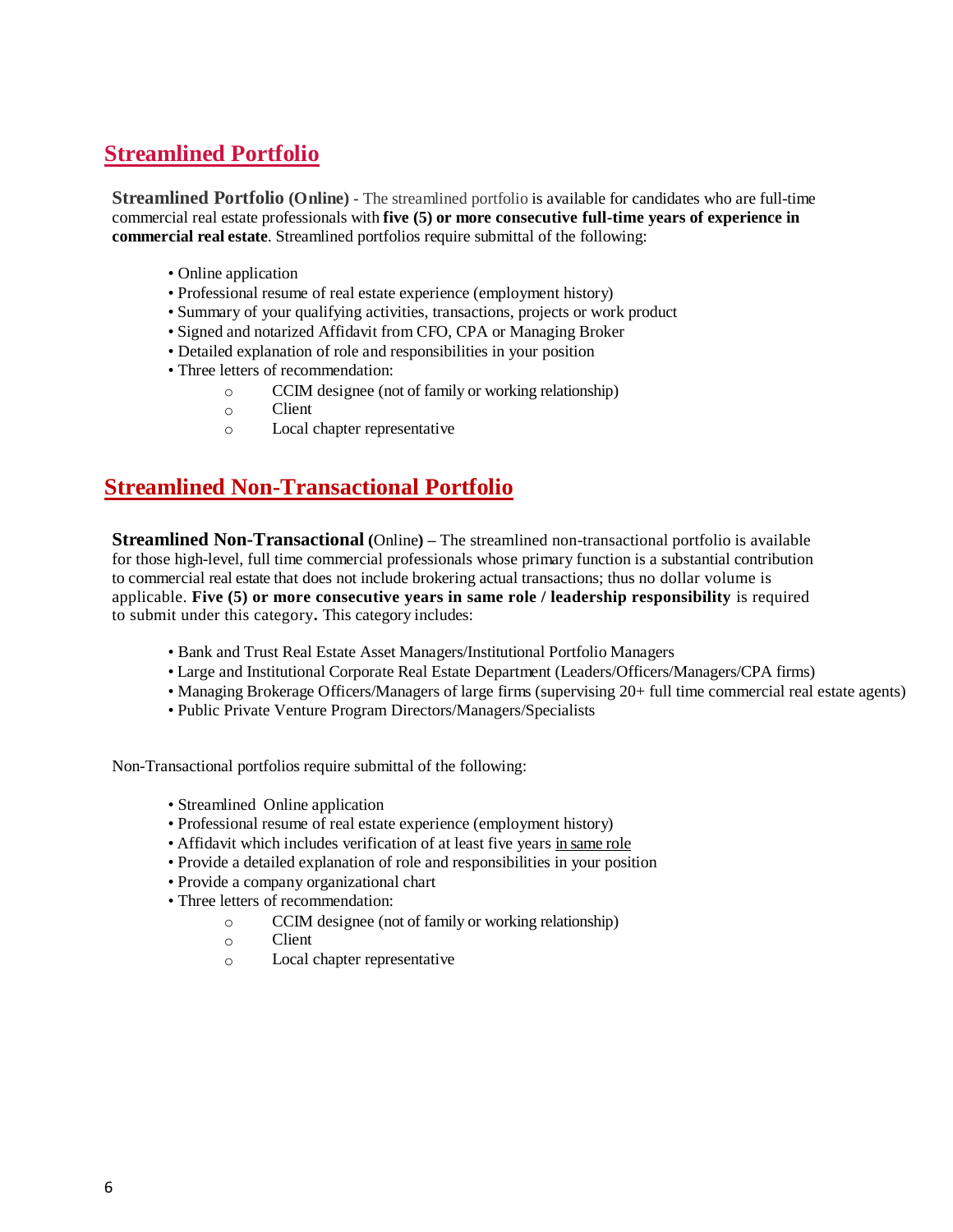## **Required Contents**

Your experience and material involvement are to be described and documented in the Portfolio of Qualifying Experience. Required contents for the online submission must be downloaded, saved to your computer, and uploaded back to the portfolio website by visiting [portfolio.ccim.com.](http://portfolio.ccim.com/howtos/process.action) The Institute does not provide a template for the resume and overview of roles and responsibilities. Documents submitted via the portfolio website must be saved in PDF format

#### **1. Application** (All tracks)

All portfolio submissions must include an application. Each field on the form should be completed, and the application must include your signature.

#### **2. Professional Resume** (All tracks)

A professional resume of employment history dating back far enough or confirming at least five (5) years in the commercial real estate industry is required. This document can be submitted in any format as long as there is enough detail to verify the experience.

#### **3. Roles and Responsibilities** (All tracks)

This document should provide a summary of all day-to-day functions performed within your current position. It differs from the resume, which typically provides an outline of your career. Portfolio Reviewers rely on this document to clarify who you are and what you do as a real estate professional. This document can be submitted in any format.

#### **4. Affidavit** (Streamlined & Streamlined Non-Transactional)

An affidavit must be submitted for each company that you have worked for in the past five years. If you are the owner of the company, an independent CPA or accountant must verify ownership of business and the potential volume in commercial activities. The affidavit acts as proof of involvement for Streamlined and Streamlined Non- Transactional portfolios.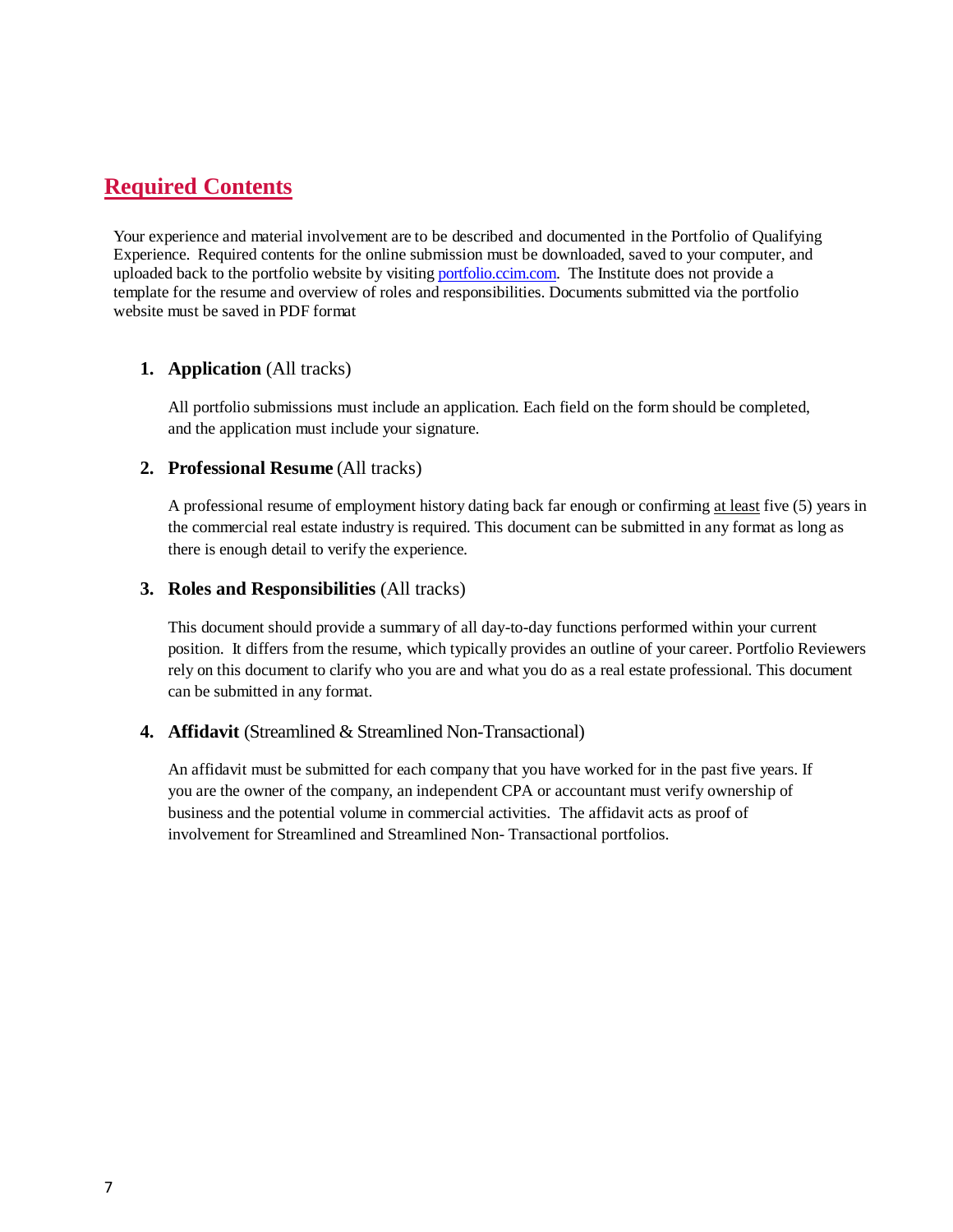## **Required Contents (Continued)**

## **5. Proof of Material Participation** (Traditional)

TheCCIM designation is awarded to individual members, not teams or partnerships. Though you may submit documentation of activities completed with other individuals, your submission must be in your own words and reflect your own individual experiences. Any form of copying may be deemed a violation of these rules. Type, volume, criteria and substantiation required is dependent on the type of qualifying activity. A portfolio may contain a mixture of activities (such as five sales and five leases)in order to achieve the minimum requirements.

#### **Definition of Material Participation**

Material is defined as "being of real importance or of great consequence, substantial, relevant, pertinent, requiring serious consideration by reason of having a certain or probable bearing." Participation is defined as "the action or state of partaking of something in association with others such as a partnership or an enterprise on a formal basis with specified rights and obligations." - Webster's Third New International Dictionary Unabridged

## **Proof of Material Participation – Each candidate must provide at least two documents of evidence of material participation. Examples include:\***

- Your signature on the closing statement, contract or lease declaring you as principal, witness agent, president, listing agent, selling agent, buyer/seller or lessee/lessor.
- Evidence that shows the commission paid to you for your role (must indicate the property's address, especially in the case of a lease).
- Copy of the deed showing you as grantee or grantor.
- Signed listing agreement with your name on it.
- Report (market study, tour packages, etc.) prepared by you for your client with a recommended course of action, along with acknowledgement by the client of delivery of the report and discussion regarding the findings.
- Executed Letter of Intent (LOI).
- Correspondence or emails documenting the transaction and reflecting your material involvement. **\*Highlight your name on relevant supporting document.**

#### If you cannot supply one of the two minimum required proofs a Notarized letter $*$  may be submitted by **one of the following who can substantiate your material participation in the activity:**

- One of the parties to the transaction (Landlord or Tenant, buyer or seller)
- A principal of your firm
- The settlement attorney or title company
- If you acted as a member of a team or in a supervisory capacity, additional documentation is required to prove your material participation. Explain your specific role in each transaction and your job responsibilities that were relevant to the completion of the transaction.

\*You may only provide one letter for each activity as a substitute for one of your two required proofs of material participation. You may only reference one activity per letter.

#### **The letter must include:**

- Detail of participation and activity (exactly what you did).
- Must be dated and on the writer's company letterhead (not plain paper).
- Contact information of the person who wrote the letter.
- The writer's relationship to the activity (landlord, tenant, buyer, seller, principal for firm, etc.)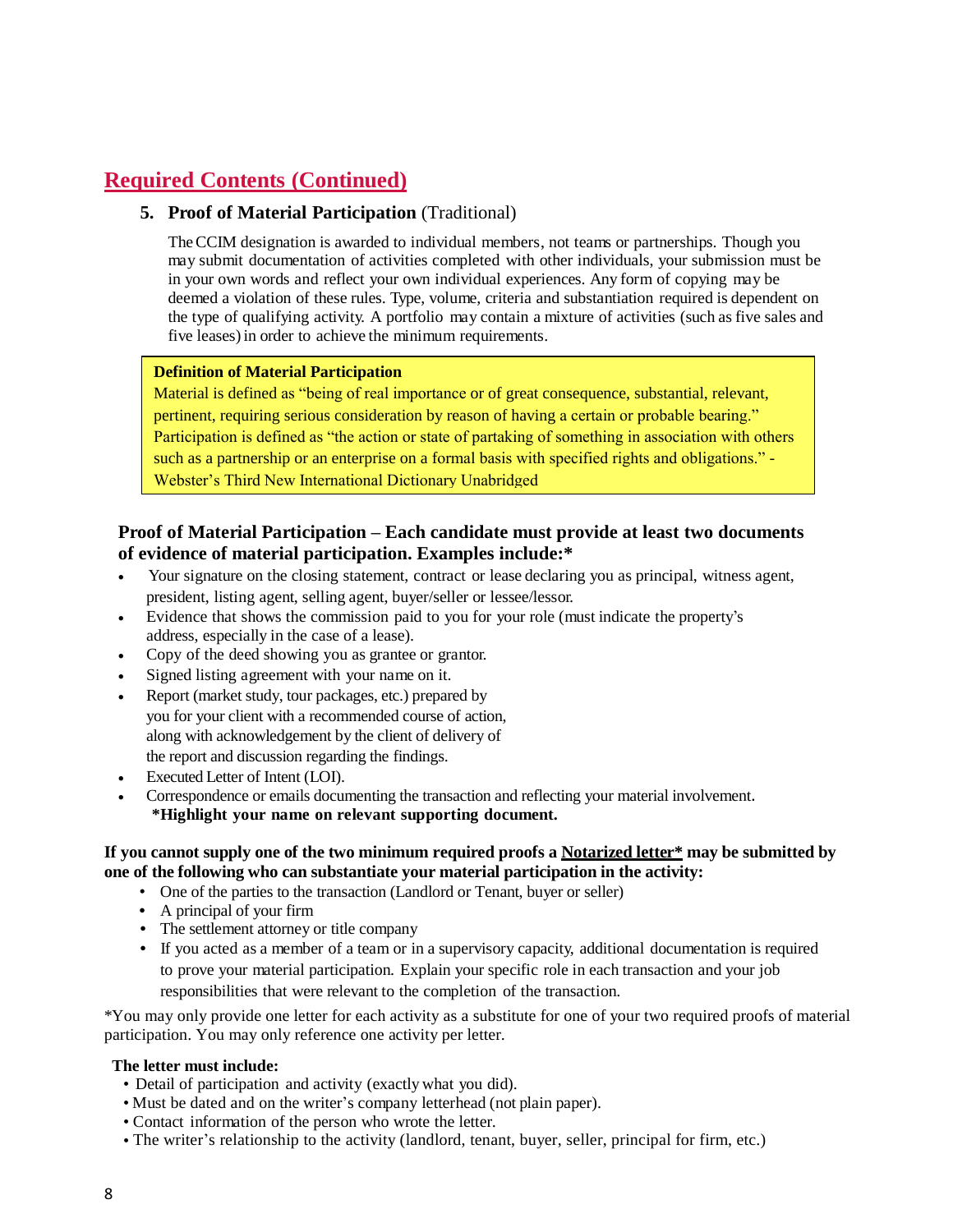## **Required Contents (Continued)**

## **6. Recommendations**

The letters of recommendation are essential components of the portfolio submission because they provide specific information related to a candidate's personal and professional characteristics or accomplishments. Up to three recommendations may be required.

## **CCIM Recommendation** (Streamlined & Streamlined Non-Transactional)

CCIMs providing recommendations must be active members of the Institute. If you do not already know a CCIM designee, ask your chapter representative if he/she is willing to collaborate with another CCIM (a local chapter member) to conduct a panel interview as a means of obtaining both recommendations. CCIM recommendations are only required for streamlined submissions.

## **Client Recommendation** (Streamlined & Streamlined Non-Transactional)

Provide a recommendation from your client orsomeone outside the company, such as an attorney, certified public accountant, title officer, or other professional who you conduct business with who can vouch for your knowledge of the real estate business and your professionalism.

## **Chapter Recommendation** (All tracks)

The appointed chapter representative must complete the chapter recommendation letter. Please refer to the [list of approved representatives](http://portfolio.ccim.com/pdf/Auth_Chap_Reps.pdf)**.**

To request chapter recommendation, candidates must notify the local chapter and schedule an in-person or phone interview with the appointed chapter representative. Candidates must be prepared to send the verification and recommendation form, a professional resume, and a summary of qualifying activities to the chapter representative prior to the interview. Requests must be sent at least two weeks before the published portfolio deadline. In-person meetings should be done in the candidate's work environment.

Candidates should plan to discuss their past work history in commercial real estate at the interview. It may also be helpful for candidates to familiarize themselves with their local CCIM chapter's benefits and services.

| <b>Downloadable Forms</b>                 | <b>Online</b><br><b>Streamlined</b> | <b>Online</b><br><b>Hardcopy</b><br>Traditional | <b>Online Non-</b><br><b>Transactional</b> |
|-------------------------------------------|-------------------------------------|-------------------------------------------------|--------------------------------------------|
| Application                               |                                     |                                                 |                                            |
| <b>Summary of Qualifying Activities</b>   |                                     |                                                 |                                            |
| Affidavit                                 |                                     |                                                 |                                            |
| <b>Activity Data form</b>                 |                                     |                                                 |                                            |
| <b>CCIM</b> recommendation                |                                     |                                                 |                                            |
| <b>Client recommendation</b>              |                                     |                                                 |                                            |
| <b>Chapter recommendation</b>             |                                     |                                                 |                                            |
| Portfolio submission form (hardcopy only) |                                     |                                                 |                                            |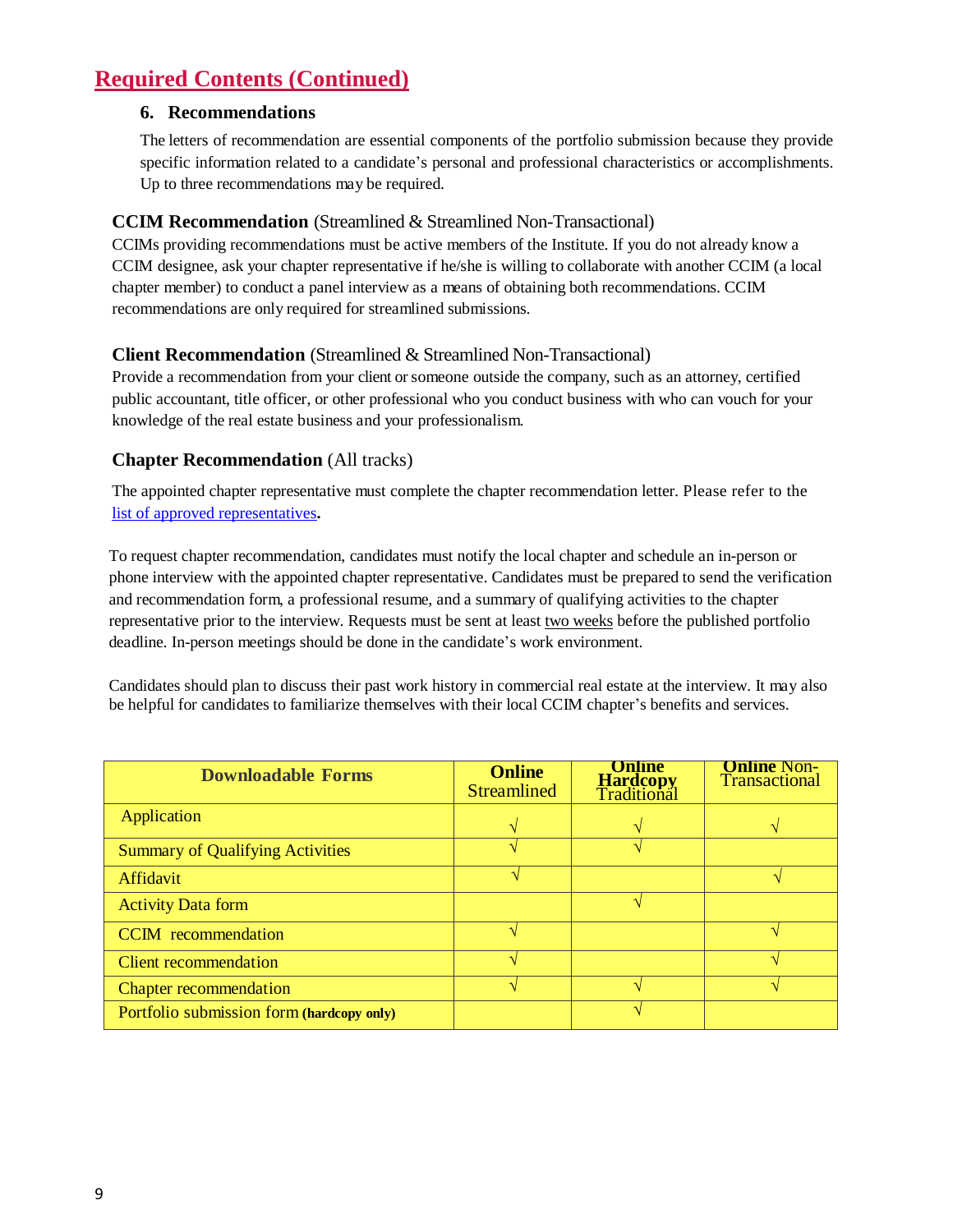## **Questions about Qualifications**

If there is a question about whether your specialization qualifies for the designation, refer to the overall principal: *"There must be substantial involvement with real property of a commercial and/or investment nature"*

As a standardized means of assessing that your experience qualifies for the designation, please follow the guidelines indicated below. Provide as much documentation and explanation as you can. Your portfolio needs to clearly identify a character and level of activity consistent with experience requirements applied to all other candidates. The following factors will be taken under consideration:

- Years of experience or business activity.
- Nature of position or assignment and type of responsibility.
- Evidence of achievement in specialty (i.e., corporate review, advancement, professional designations, advanced degrees, special recognition).
- Volume or quantity of work.
- Samples of actual work product of each activity

## **What Graders Look For in Portfolios**

Graders are CCIM designees who are proud to wear their pins and have gone through the rigorous process of preparing a portfolio. The graders look for a presentation that reflects the quality of work expected from a CCIM designee.

If the graders determine that your portfolio does not adequately document your involvement in a transaction, they may request additional information. Typically, they'll ask for a 3 to 5-page narrative that describes your participation in the transaction. They may also request additional documentation to verify the activity in which you were involved.

 If you have questions about preparing your portfolio, contact the designation department at [designation@ccim.com](mailto:designation@ccim.com) or consult your local CCIM chapter for assistance.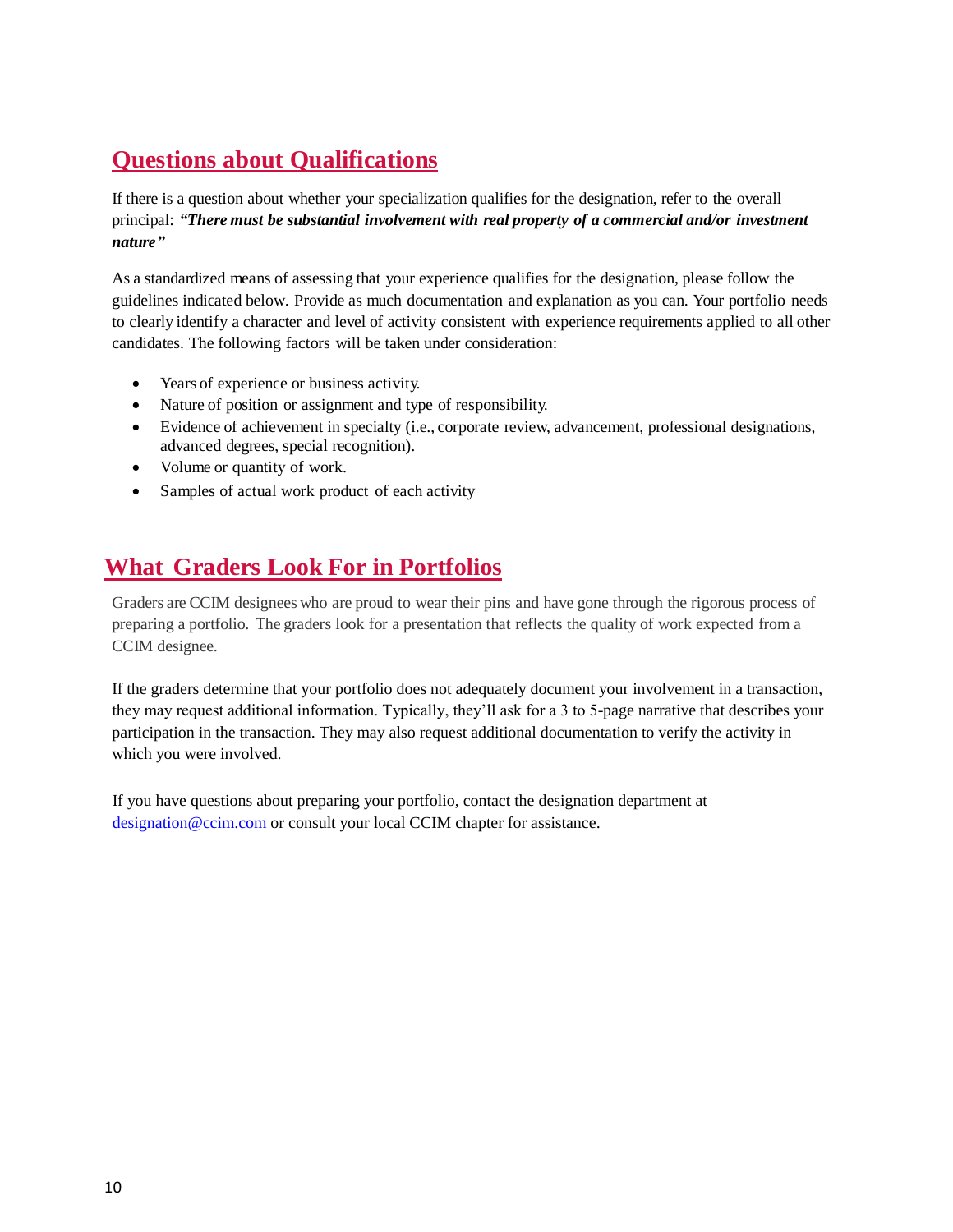## **Confidentiality**

Contents of the portfolios are kept confidential by the Institute. To guarantee the confidentiality of sensitive information and avoid conflicts of interest, graders do not review portfolios submitted from their own states or from candidates with whom they are familiar.

Portfolio graders are obligated to verify the candidate's material participation in an activity as required by the CCIM Institute. An alternate activity must be chosen by the candidate when client confidentiality in an activity prohibits the disclosure of any or all of the required documentation as listed in the portfolio handbook.

The candidate must provide sufficient facts and information for the grader to be able to read, understand and grade the activity.

If there is attorney/client privilege preventing disclosure, candidates may be required to submit a different or alternate transaction.

When Confidentiality is an Issue:

- 1. Go directly to the client/customer and discuss what you are trying to achieve and request the client's written permission for release.If permission is not granted, candidates must submit a different transaction
- 4. Create a document for the client or customer to sign verifying that you were directly involved in the transaction and that the client has given permission to disclose particulars of the transaction. Always ask.
- 5. An engagement letter should include the client's name, property identification, fee and type of work that was completed. The client must have their signature notarized.
- 6. Inform the client/customer that the Portfolio of Qualifying Experience is not used for marketing or public display and that it will be destroyed after it is reviewed by the CCIM grader
- 7. Some clients/customers may ask for copies of what you are going to submit to CCIM prior to submission. Consider providing these to your clients so they understand your situation

## **Corporate Confidentiality**

You must be able to provide adequate documentation to verify the activity and to demonstrate your participation. Contact the CCIM designation department for further assistance.

Portfolio graders are obligated to verify the candidate's material participation in an activity as required by the CCIM Institute which should include:

- Property location
- Dollar volume
- Transfer
- Property case study

Senior portfolio graders can review this information with sensitivity and confidentiality. Most likely this information can be provided in a letter from the corporate chief financial officer that attests to the above information.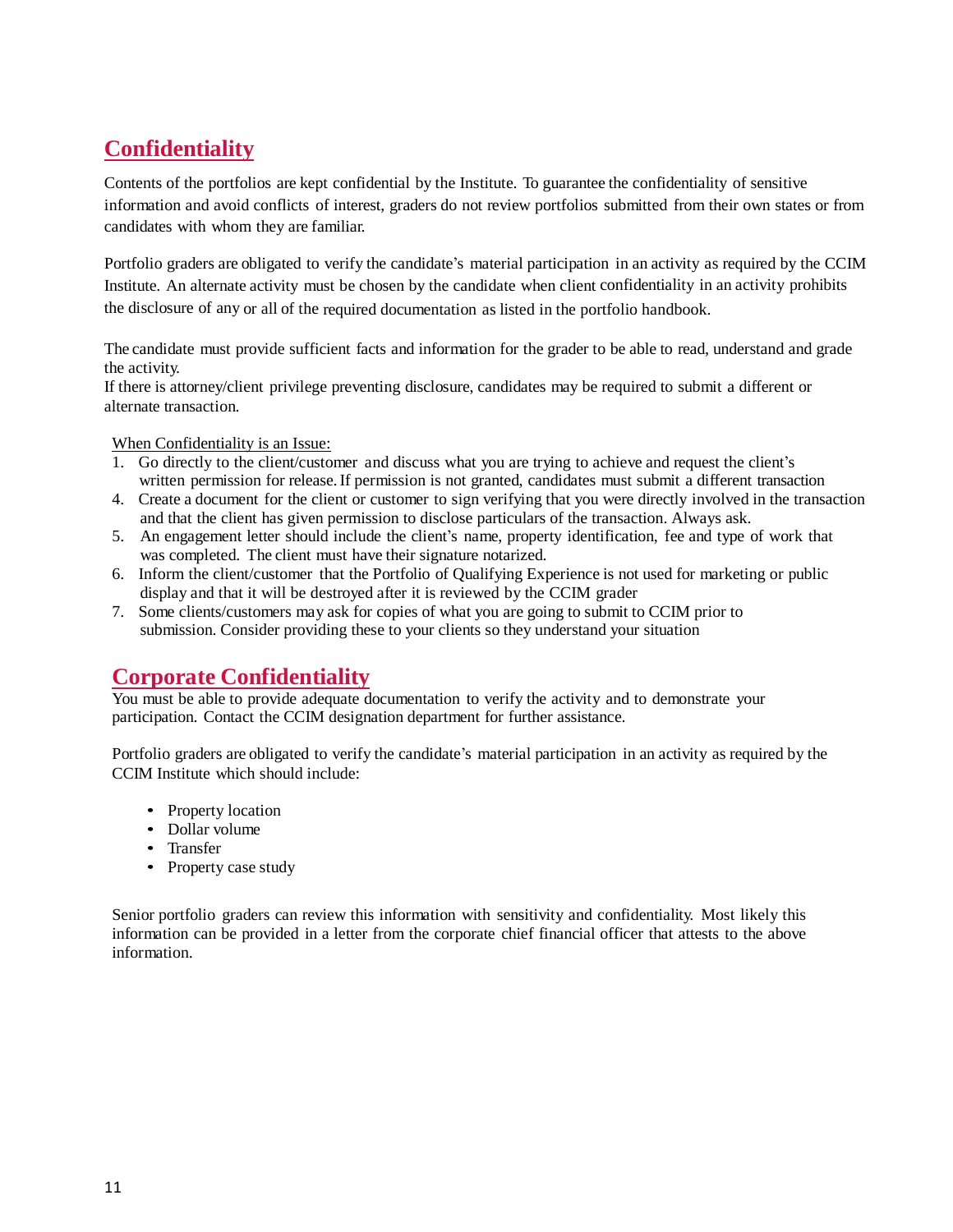## **Qualifying Experience**

## **Commercial Real Estate Exchange/Acquisitions/Sales**

 **Qualifying Activity**: Sale or transfer of title to commercial or investment real estate, as set forth herein, that involves a deed.

 Land including but not limited to properties such as a ranch, timber or farm is an acceptable qualifying activity as long as the transaction is not considered solely as a business transaction (such as a dairy farm) and the underlying real estate is held for investment purposes, in compliance with IRS Code\* 1221 and/or 1231. The real estate is always the underlying factor in the transaction, not the

existence of any business transaction. If the raw land is considered to be a speculative investment hold transaction, substantiation of such future growth or change in use should be provided. Documentation of the expected changes to the property should be included; examples of documentation would be an aerial photograph to show the path of growth, supporting demographics, etc.

- **Volume**: Determined by value of property conveyed.
- **Substantiation**: A copy of the recorded and signed deed or a closing statement signed by all principals, or in escrow states, by the escrow officer or other title company official, and the candidate.

**Auctions**: Activities that involve the use of auctions must be submitted under the traditional track. A detailed financial and market analysis (use of CCIM Skills) must have been performed in the sale of the property and such documentation provided with the portfolio. "Caller and cashier" services do not qualify.

Only submit pages that include significant elements:

•Legal description of the property. **HIGHLIGHT YOUR SIGNATURE** and proof of all material participation.

## \*Visit irs.gov for code details **Commercial Financial Analyst**

The job responsibilities of someone with the financial analyst title vary greatly from company to company. Financial analysts whose job responsibilities include providing analysis and written recommendations based on this analysisto the ownership and/or transaction team pertaining to scenarios related to qualified commercial transactions involving the leasing and/or sale of commercial properties may qualify. This involves far more than just entering data into a financial software program. The candidate must show a higher level of understanding and interpretation other than simply inputting data and must also show a clear recommended course of action based on their analysis for an activity to qualify.

- **Qualifying Activity**: Completed and closed leasing transaction of commercial (office, retail and industrial) real estate, with a lease term of one year or more, or the completed and closed sale or transfer of title to commercial or investment real estate, as set forth herein, that involved a deed.
- **Volume**: See requirements for commercial investment real estate lease and sale/purchase/exchange.
- **Substantiation**: See requirements for commercial investment real estate lease and sale/purchase/exchange. Additionally, provide an explanation of your specific role in each transaction, copies of the financial analysis and written recommendations, acknowledgements (at least two proofs) of the recommendation from the team/owner being reported to and an explanation of how your recommendations were either followed or not followed in the actual transaction. The portfolio grader may request additional information to substantiate your role in the transaction.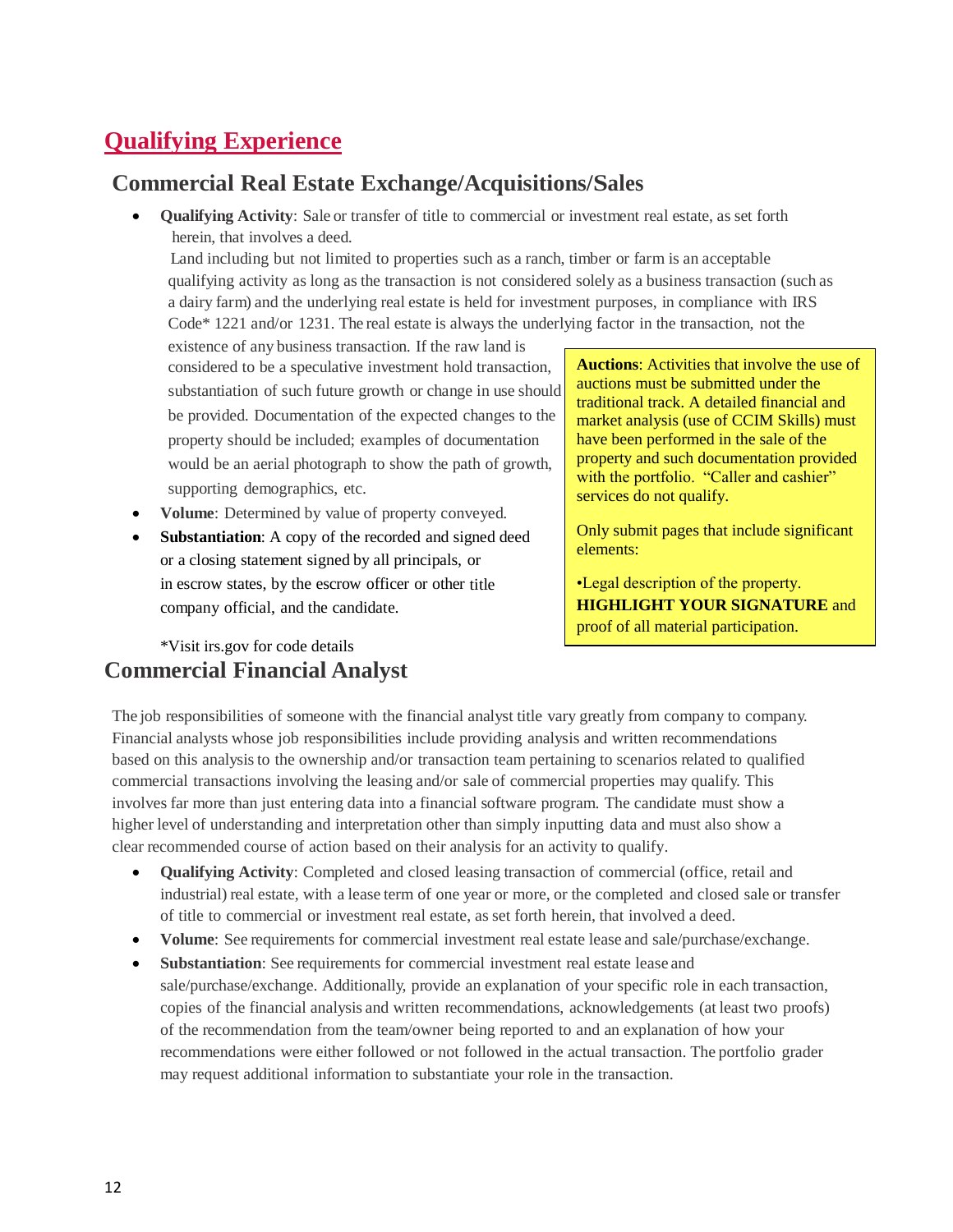## **Commercial Investment Real Estate Leasing**

- **Qualifying Activity**: Completed and closed leasing transactions of commercial (office, retail and industrial) real estate, with a lease term of one year or more.
- **• Volume**: Determined by gross or the base value (base rent) of the lease signed (exclusive of automatic renewals, options, separately billed taxes, insurance and operating expenses, etc.) Example: three-year lease at \$10,000 rental/year = \$30,000 volume. Volume must be calculated by candidate or candidate must provide a worksheet showing how the volume of the rental was calculated and highlight the rental figures in the lease.
- **• Substantiation**: Fully executed copy of the lease. Only submit pages that include significant elements: legal description of the property, the agreed-upon lease amount, signatures (HIGHLIGHT YOURSIGNATURE) and any other pertinent pages that document your role.
- Real Estate lease renewals may only qualify if the candidate can demonstrate that the new lease renewal substantially changed the lease beyond the extension of time and rental amount, such as a major expansion, relocation, change in the type of lease form (i.e. Fully Service lease to Triple Net lease agreement), or if the candidate can demonstrate that the renewal of the existing lease required a substantial amount of time and effort negotiating rental rates and other major market issues with either the Tenant and/or the Landlord, and must have included the use of a detailed market analysis. In the case of the Tenant, it must include showing the tenant alternative locations in the market. A copy of the market analysis must be submitted along with the trail of correspondence (letters, emails, tour lists, etc.) substantiating the amount of time and effort involved.
- Residential leases, including apartment leases, do not qualify as activities for the portfolio. Apartment and all residential leasing managers do not qualify.
- The leasing of self-storage units, billboards, boat slips and similar activities do not qualify.

## **Commercial Mortgage Financing of Commercial Real Estate**

Lender or mortgage broker candidates who are directly involved in the origination, brokerage and/or underwriting of loans on completed commercial or investment real estate, as set forth herein, may qualify.

- **• Qualifying activity:** Closed first-position loans on qualifying commercial investment real estate property.
- **• Volume**: Determined by value of financing
- **Substantiation**: Copy of the signed loan documents, closing statements and mortgage/deed of trust.
- Candidates who have applied for and received or acquired loans for their own benefit or for the benefit of an entity in which they are employed or involved do not qualify. Secondary or any underlying positions of commercial real estate and assumption loans do not qualify.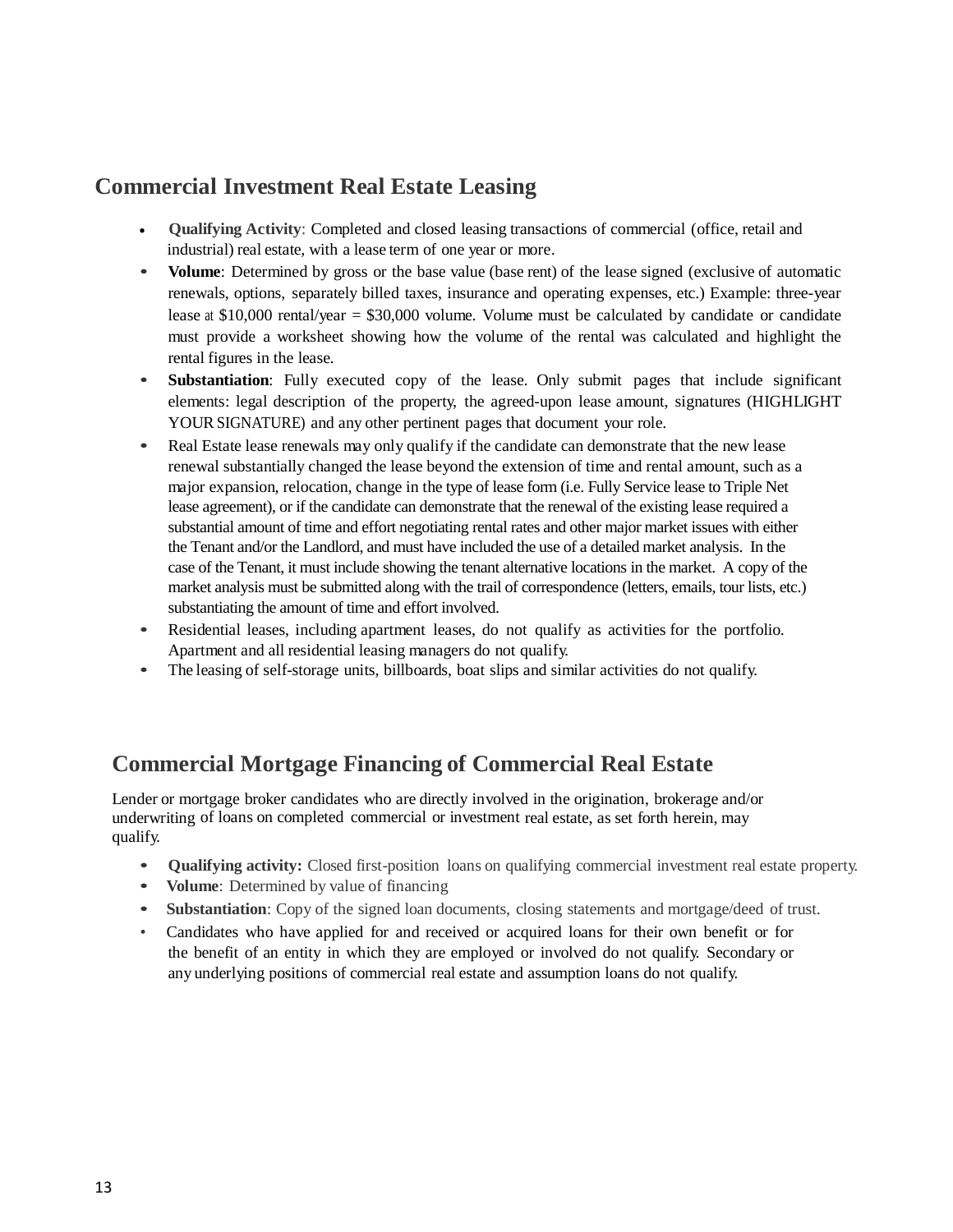## **Commercial Real Estate Appraiser**

Candidates that are full time Commercial Appraisers who are directly involved in appraisals of **qualified** commercial real estate (developed, not raw land) may qualify.

- **Qualifying Activity**: Performance as a third-party fee appraiser relating to the transfer or finance of qualifying developed commercial property where a complete appraisal report was prepared (using all three methods for determining value) and specific compensation was received. To qualify, all activities must be at arm's length without conflict of interest.
- **Volume**: Determined by value of property **appraised**.
- **Substantiation**: Copy of the full and complete appraisal report, proof of delivery of the report to the client, identify the client and an explanation of the purpose of the appraisal, proof of value and copy of the payment made to you for services.

## **Commercial Real Estate Consulting**

- **Qualifying activity:** Performance by a third-party fee consultant (outside financial analysis, tax consultant, asset manager, etc.) relating to the evaluation, transfer, leasing, or development of qualifying property where a complete consultant's report, which must include financial analysis and recommendations being made on different courses of action, was prepared and specific compensation was received based on the agreed contract. To qualify, all consulting activities must be at arm's length, without conflict of interest.
- **Volume**: Determined by the value of the proposed transaction or development project. In each case the value must be substantiated by financial calculations showing the transaction value and/or the future value of the developed property, or the value of the component that was the focus of the consultation if less than the whole transaction/project.
- **Substantiation**: Submit a copy of the consulting/independent contractor agreement or engagement letter that sets forth the scope of work to be performed, copy of the full and complete consultant's report, proof of delivery of the report to the client, commentary on course of action taken following consultation with client (transaction/project completed, altered or not undertaken), proof of value and copy of the payment made to you for services for consultation set forth in the consultation agreement.

## **Commercial Real Estate Development**

- **Qualifying Activity**: The development project must be completed (built), not proposed.To qualify: Completed developments must result in substantial change in character or the use of property that can be fully documented and analyzed.
- **Volume**: Determined by the substantiated market value of the completed development.
- **Substantiation**: The formal approval documents or permits and site/development plans as substantiated, evidence of actual closing(s), completed property transfers with a deed and/or thirdparty appraisal showing the present value of the completed development.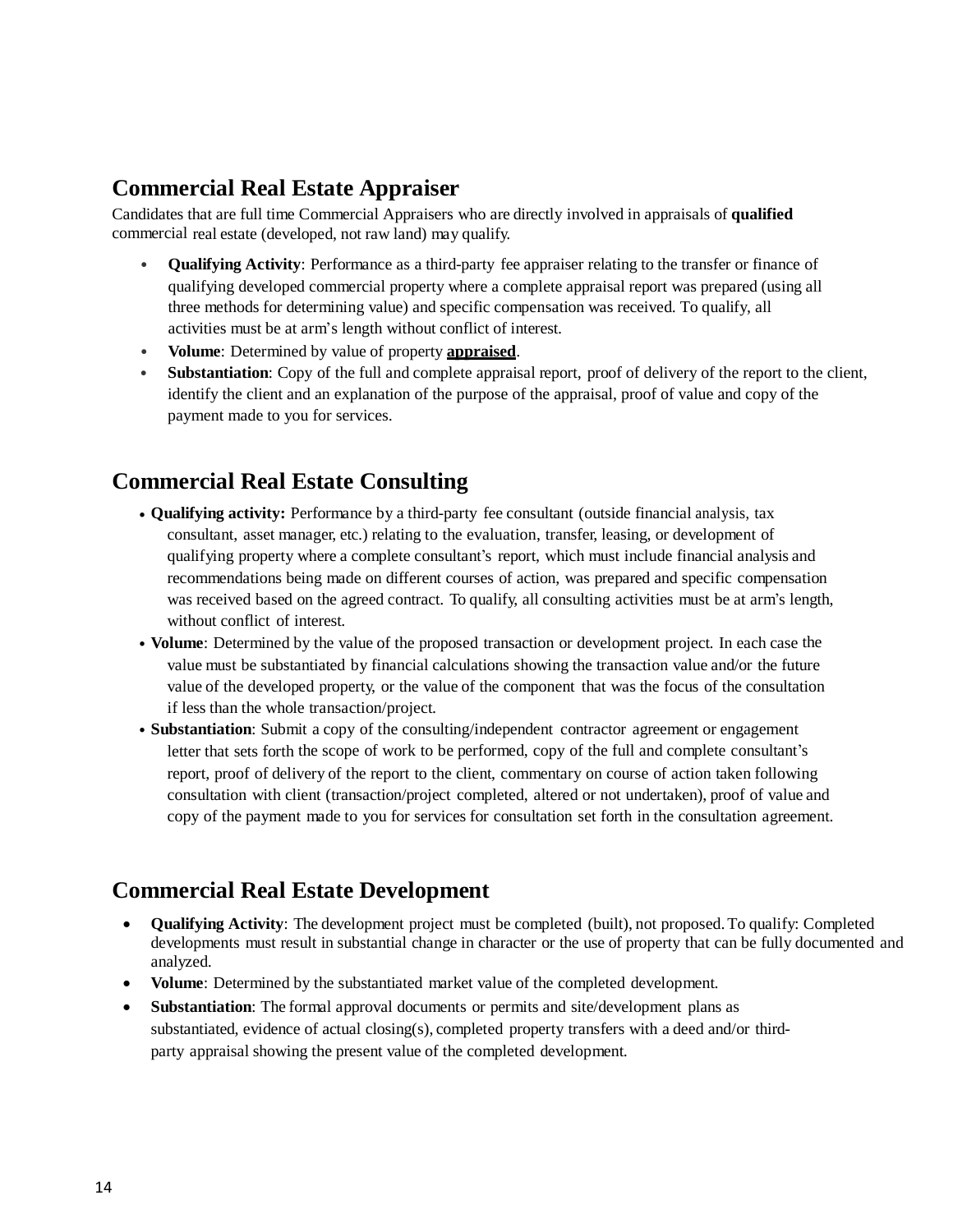## **Qualifying Residential Investment Properties**

The sale, purchase or exchange of any residential property of four (4) or less units in which the Buyer, after closing, held the property solely for investment purposes would qualify provided that it meets all of the following criteria. If you cannot supply all the documentation as listed, do not submit the residential transaction. If you are submitting a portfolio that includes any residential investment properties, the entire portfolio must be submitted in the Traditional format.

- 1. Properties may not be owner-occupied by the Buyer
- 2. For all qualifying residential properties, substantiation of a written lease for the property covering a twelve (12) month period after the sale has closed must exist and must be submitted
- 3. A property where financial analysis has been used in the marketing of the property.
- 4. You are required to provide a detailed narrative that describes your participation in the transaction

Substantiation: In addition to the documents required for the Sale/Purchase/Exchange category (such as signed closing documents, recorded deed, and proofs of material involvement, etc.) to qualify as a Residential Investment Property it will be necessary to provide all of the following:

- 1. Copies of the financial analysis that were used prior to and during the sale of the property showing the potential return as an investment property.
- 2. Copy of the fully executed lease(s) entered into after the sale of the property. Only submit pages that include significant elements: parties to the lease, term of lease, legal description of the property, that agreed-upon lease amount, signatures pages.
- 3. Notarized statement from the Buyer that substantiates the property as a non-owner occupied investment.
- 4. Copies of that portion of the Buyer'stax return after purchasing the property showing the income, expense, and depreciation for the property. If a tax return has not been filed yet on the property (recent purchase), a signed and notarized Affidavit from the Buyer's CPA or Accountant attesting to the fact that the income, expense, and depreciation will be declared on the Buyer's next tax return.

**Note**: All residential leases are non-qualifying activities and are only used for proof that a residential property is an income producing investment. Hotel leases, apartment leases, condominium, single-family or multifamily leases are not qualifying activities.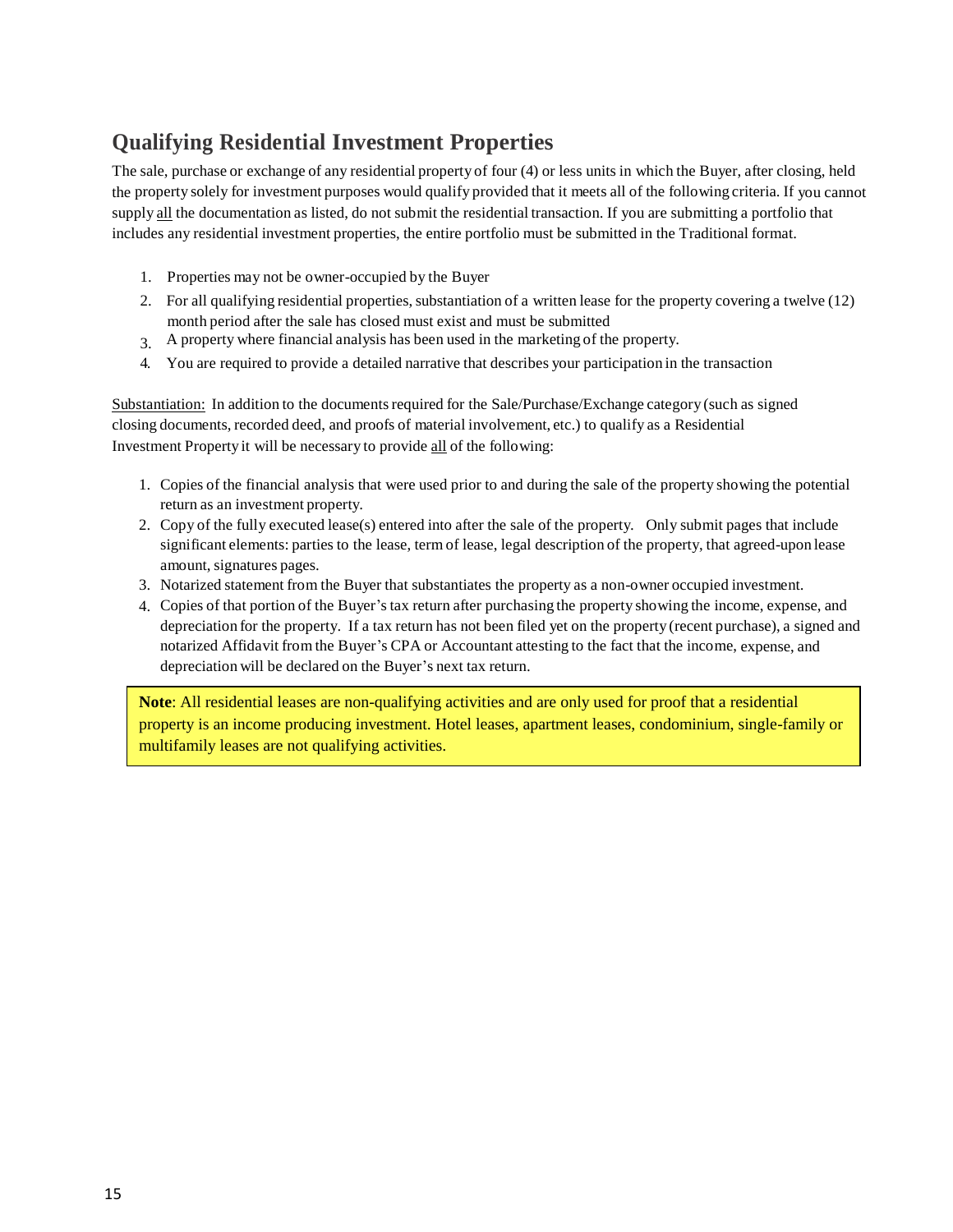## **Non - Qualifying Activities**

#### **Specifically excluded from qualification are:**

- Mortgage financing on residential property of four (4) or less units.
- Apartment management and apartment leasing.
- Property management duties.
- Residential appraisals.
- Land sales of four (4) or less single-family unimproved lots.
- The sale or purchase or exchange of personal residences.
- Construction/building, space planning, remodeling of commercial or investment real estate.
- Referral fees from any source including commercial real estate activity.
- Secondary or underlying loans of commercial real estate.
- Assumption loans.
- Leasing of self-storage units, boat slips or billboards.
- Transactions in which the candidate did not have material participation.
- Auctioning of real estate may qualify if certain functions were performed (*see* Exchange/Sales/Acquisition).
- Sale of business.
- Academic analysis/consulting/coursework.
- Broker Opinion of Value
- Sale of Commercial RE Notes
- Investment Activities (REITS, Stock Funds, Limited Partnerships, etc.)
- Flipping Houses
- All residential investment leases, including apartment lease condominiums and student housing, do not qualify as activities for the CCIM Portfolio of Qualifying Experience. Apartment and all residential leasing managers do not qualify for the CCIM Portfolio of Qualifying Experience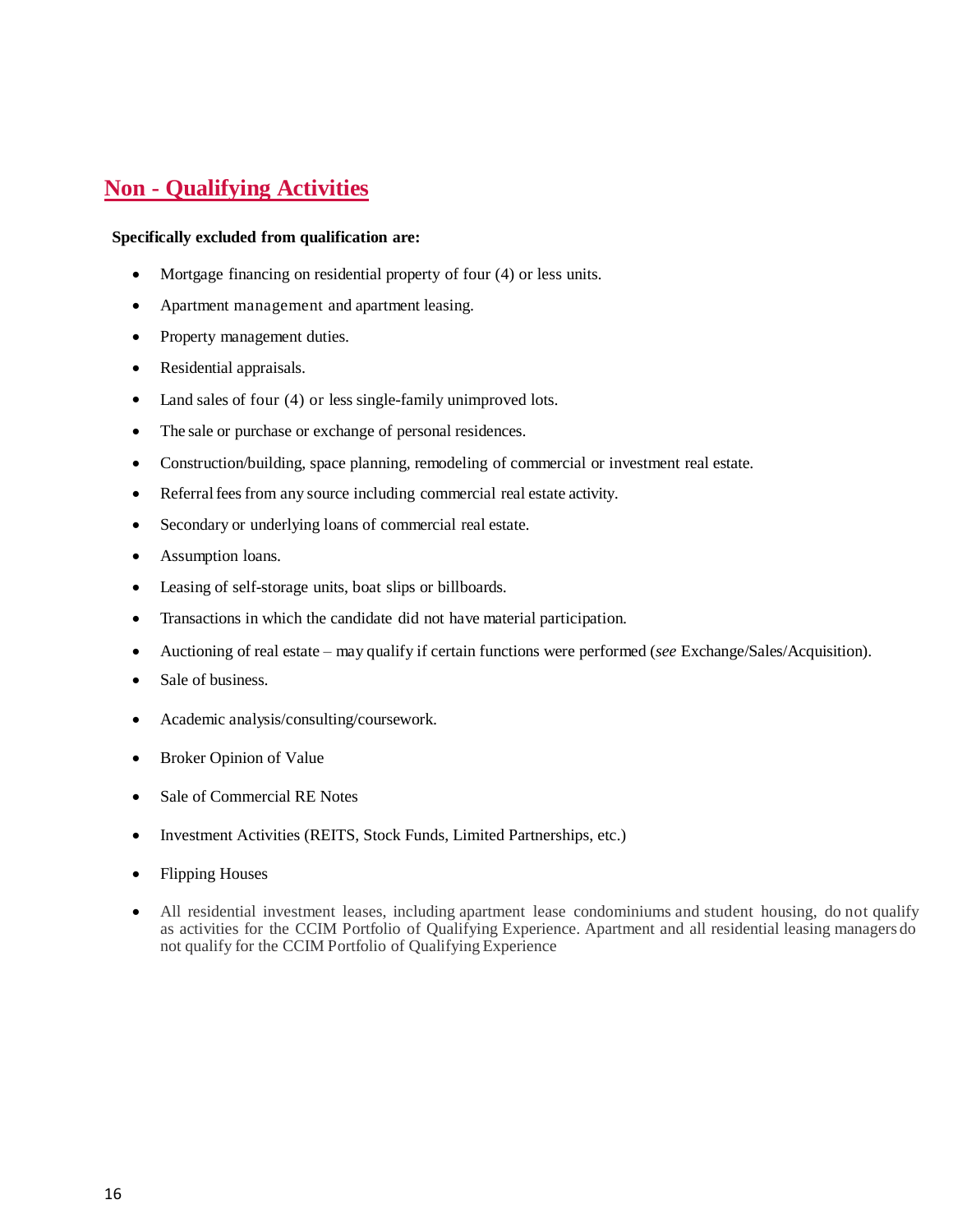## **Portfolio Submittal**

#### **You are strongly encouraged to start compiling your portfolio file once you complete CI 101.** Don't

wait until the end of the program and then have to recreate your work from memory. Every time you complete a qualifying activity, make copies of the documents that verify its completion and your material participation. In addition, make notes about your role so you'll have a running start on your activity data forms. If you have been accumulating materials all along, preparing the portfolio won't be so difficult.

#### **Timeline**

Published portfolio deadlines refer to the last date that will allow for review and grading prior to the next Comprehensive Examination. Portfolio Review sessions are scheduled in advance of the Comprehensive Examinations to allow sufficient time for revisions and re-grading. Portfolios may be submitted at any time during your candidacy. Those who have completed all their education requirements and whose portfolios have been approved by the Comprehensive Examination deadline will be eligible for that exam. Portfolio submittal deadlines are also available in other Institute publications, on [www.ccim.com,](http://www.ccim.com/) at chapter meetings and through chapter newsletters

#### **Grading Results**

 Results of the grading session are e-mailed within one week of the grading session. Candidates are asked to refrain from calling for results unless they have not received them by e-mail within one week of the grading session.

#### **Disqualifications**

Breach of portfolio rules/guidelines may result in disqualification of individual activities or the portfolio in its entirety. Duplicate portfolios/activitiesin the case of partnerships or teams will result in the disqualification of all related portfolios. Falsification of information will permanently disallow the entire portfolio.

#### **Portfolio Revisions**

Revisions of disapproved portfolios will be accepted for re-grading until 30 days from notification. If revisions are approved and all other requirements are fulfilled, the candidate may submit the application for CCIM designation and register for the Comprehensive Examination.

## **AppealsProcess**

Applicants whose Portfolios of Qualifying Experience are disallowed may appeal that decision to a review board comprised of three members selected from each of the following committees: Executive, Designation, and Professional Standards. Members are appointed by the CCIM President. **Portfolio Workshops** 

#### **Portfolio Review**

Portfolios are reviewed by the designation department to determine whether they qualify for the grading session. If items are found lacking or the format does not conform to the requirements, you will be advised of a date by which revisions must be received to be eligible for grading.

\*\*For more and individual assistance with the Portfolio of Qualifying Experience, candidates are encouraged to attend a CCIM Portfolio Workshop. Please check with your local CCIM chapter or the CCIM Institute for dates and locations.

## **International Portfolios**

All portfolios must be submitted in English. Supporting documentation that is submitted in a foreign language must highlight and translate the type of document, name of candidate, transaction amount and names of parties involved into English and U.S. dollars on the document.